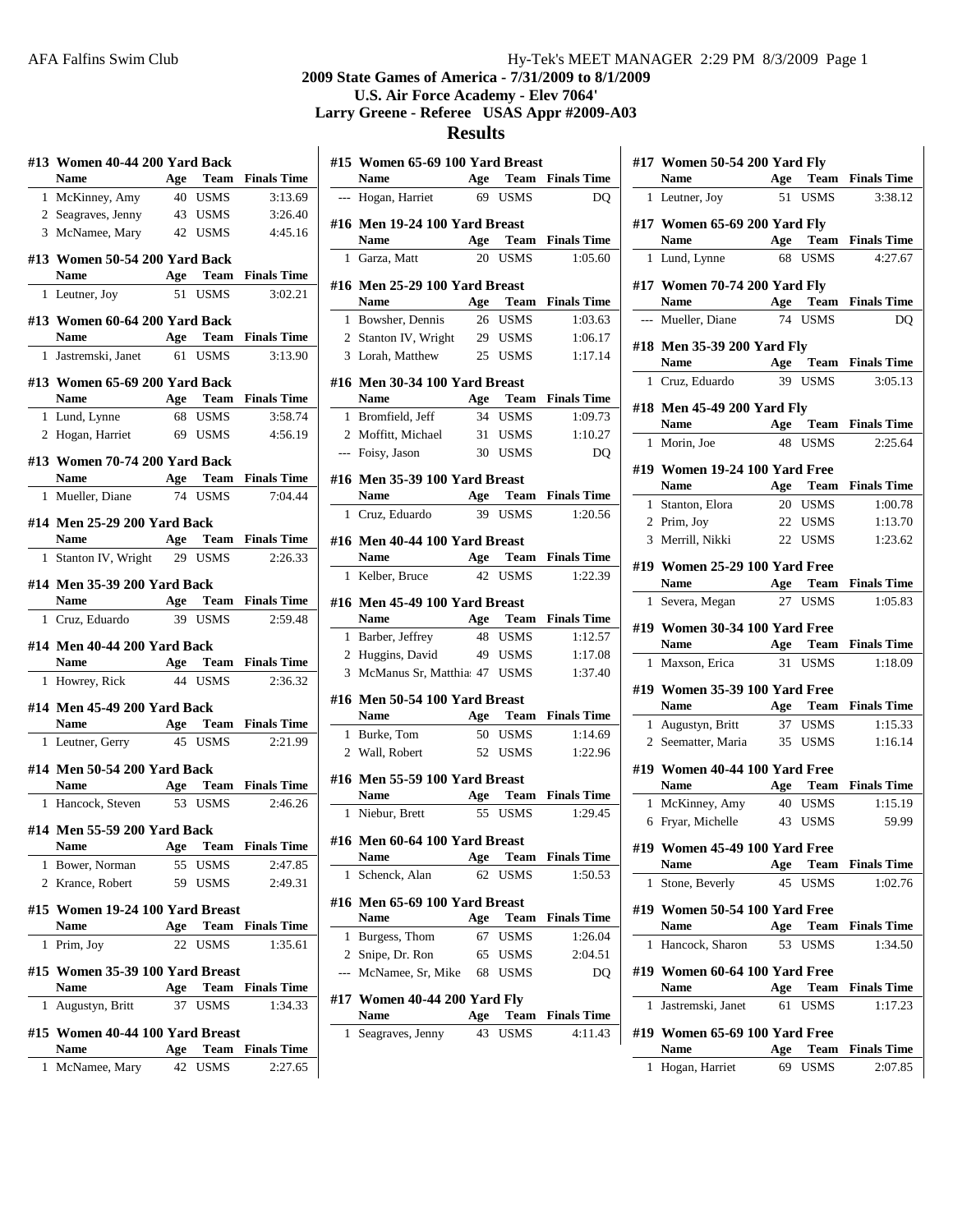# **2009 State Games of America - 7/31/2009 to 8/1/2009**

**U.S. Air Force Academy - Elev 7064' Larry Greene - Referee USAS Appr #2009-A03**

|   | #20 Men 19-24 100 Yard Free         |     |             |                             | 3              |
|---|-------------------------------------|-----|-------------|-----------------------------|----------------|
|   | <b>Name</b>                         | Age |             | Team Finals Time            | $\overline{4}$ |
|   | 1 Goold, Jason                      |     | 22 USMS     | 51.57                       | 5              |
|   | 2 Bosquez, Saul                     |     | 24 USMS     | 1:05.16                     | 6              |
|   |                                     |     |             |                             | #21            |
|   | #20 Men 25-29 100 Yard Free<br>Name |     |             | Age Team Finals Time        |                |
|   | 1 Bowsher, Dennis                   |     | 26 USMS     | 51.17                       | $\mathbf{1}$   |
|   | 2 Berzins, Kristoff 28 USMS         |     |             | 54.22                       | #21            |
|   | 3 Lorah, Matthew 25 USMS            |     |             | 1:00.50                     |                |
|   |                                     |     |             |                             | $\mathbf{1}$   |
|   | #20 Men 30-34 100 Yard Free         |     |             |                             |                |
|   | Name                                |     |             | Age Team Finals Time        | #22            |
|   | 1 Moffitt, Michael                  |     | 31 USMS     | 53.46                       |                |
|   | 2 Bromfield, Jeff                   |     | 34 USMS     | 58.20                       | 1              |
|   | 3 Foisy, Jason                      |     | 30 USMS     | 1:03.47                     | #22            |
|   | #20 Men 35-39 100 Yard Free         |     |             |                             |                |
|   | Name                                |     |             | <b>Age</b> Team Finals Time | $\mathbf{1}$   |
|   | 1 Duemler, Steve 39 USMS            |     |             | 1:11.33                     | #22            |
|   | #20 Men 40-44 100 Yard Free         |     |             |                             |                |
|   | Name                                |     |             | <b>Age</b> Team Finals Time | 1              |
|   | 1 Howrey, Rick                      |     | 44 USMS     | 57.60                       |                |
|   | 2 Sketch, Charles                   |     | 41 USMS     | 3:21.32                     | #22            |
|   |                                     |     |             |                             |                |
|   | #20 Men 45-49 100 Yard Free         |     |             |                             | 1              |
|   | Name                                |     |             | <b>Age</b> Team Finals Time | #22            |
|   | 1 Leutner, Gerry 45 USMS            |     |             | 52.89                       |                |
|   | 2 Floyd, Gordon                     |     | 47 USMS     | 56.07                       | 1              |
|   | 3 Brown, Jeffrey                    |     | 48 USMS     | 1:00.04                     |                |
|   | 4 Huggins, David                    |     | 49 USMS     | 1:05.14                     | #22            |
|   | 5 McManus Sr, Matthia: 47 USMS      |     |             | 1:16.46                     | 1              |
|   | #20 Men 50-54 100 Yard Free         |     |             |                             | 2              |
|   | Name Age Team Finals Time           |     |             |                             |                |
|   | 1 Hancock, Steven                   |     | 53 USMS     | 58.73                       | #22            |
|   | 2 Burke, Tom                        |     | 50 USMS     | 59.45                       |                |
|   | 3 Wall, Robert                      |     | 52 USMS     | 1:04.61                     |                |
|   | 4 Stump, Michael 54 USMS            |     |             | 1:12.94                     | #22            |
|   | #20 Men 55-59 100 Yard Free         |     |             |                             |                |
|   | Name                                | Age |             | <b>Team</b> Finals Time     | $\mathbf{1}$   |
| 1 | Krance, Robert                      | 59  | <b>USMS</b> | 1:04.84                     | 2              |
| 2 | Walburg, James                      | 55  | <b>USMS</b> | 1:20.59                     | 3              |
|   |                                     |     |             |                             |                |
|   | #20 Men 65-69 100 Yard Free         |     |             |                             | #22            |
|   | Name                                | Age | Team        | <b>Finals Time</b>          | 1              |
| 1 | Burgess, Thom                       | 67  | <b>USMS</b> | 1:08.32                     |                |
|   | #21 Women 35-39 50 Yard Back        |     |             |                             | #22            |
|   | <b>Name</b>                         | Age | Team        | <b>Finals Time</b>          |                |
| 1 | Fairchild, Andrea                   | 35  | <b>USMS</b> | 45.50                       | 1              |
|   | #21  Women 40-44 50 Yard Back       |     |             |                             | 2              |
|   | Name                                | Age | Team        | <b>Finals Time</b>          |                |
| 1 | Fryar, Michelle                     | 43  | <b>USMS</b> | 31.23                       |                |
|   | 2 McKinney, Amy                     | 40  | <b>USMS</b> | 38.30                       |                |
|   |                                     |     |             |                             |                |

|   |                                                                | <b>Results</b> |             |                                        |                |         |
|---|----------------------------------------------------------------|----------------|-------------|----------------------------------------|----------------|---------|
|   | 3 Kelber, Christin                                             |                | 40 USMS     | 39.06                                  | #22 M          |         |
|   | 4 Seagraves, Jenny                                             |                | 43 USMS     | 42.16                                  |                | Na      |
|   | 5 Merrill, Samantha                                            |                | 42 USMS     | 44.87                                  |                | 1 Ori   |
|   | 6 McNamee, Mary 42 USMS                                        |                |             | 54.63                                  |                |         |
|   |                                                                |                |             |                                        | #23 W          |         |
|   | #21 Women 60-64 50 Yard Back                                   |                |             |                                        |                | Na      |
|   | Name Age Team Finals Time<br>1 Jastremski, Janet 61 USMS 41.33 |                |             |                                        | $\mathbf{1}$   | Sta     |
|   |                                                                |                |             |                                        |                | 2 Pri   |
|   | #21 Women 65-69 50 Yard Back                                   |                |             |                                        | #23 W          |         |
|   | Name Age Team Finals Time                                      |                |             |                                        |                | Na      |
|   | 1 Hogan, Harriet 69 USMS                                       |                |             | 1:06.93                                |                | $1$ Sev |
|   | #22 Men 19-24 50 Yard Back                                     |                |             |                                        |                |         |
|   | Name Age Team Finals Time                                      |                |             |                                        | #23 W          |         |
|   | 1 Goold, Jason 22 USMS                                         |                |             | 29.89                                  |                | Na      |
|   |                                                                |                |             |                                        | --- Ma         |         |
|   | #22 Men 25-29 50 Yard Back                                     |                |             |                                        | #23 W          |         |
|   | <b>Name</b>                                                    |                |             | <b>Example 18 Age Team Finals Time</b> |                | Na      |
|   | 1 Berzins, Kristoff 28 USMS 29.93                              |                |             |                                        |                | 1 Au    |
|   | #22 Men 30-34 50 Yard Back                                     |                |             |                                        |                | $2$ See |
|   |                                                                |                |             |                                        |                |         |
|   | Name Age Team Finals Time<br>1 Moffitt, Michael 31 USMS 30.84  |                |             |                                        | #23 W          |         |
|   |                                                                |                |             |                                        |                | Na      |
|   | #22 Men 35-39 50 Yard Back                                     |                |             |                                        |                | 1 Mc    |
|   | Name Age Team Finals Time                                      |                |             |                                        |                | 7 Fry   |
|   | 1 Duemler, Steve 39 USMS 41.60                                 |                |             |                                        | #23 W          |         |
|   | #22 Men 40-44 50 Yard Back                                     |                |             |                                        |                | Na      |
|   | Name Age Team Finals Time                                      |                |             |                                        |                | 1 Sto   |
|   | 1 Kelber, Bruce 42 USMS                                        |                |             | 37.51                                  |                |         |
|   |                                                                |                |             |                                        | #23 W          | Na      |
|   | #22 Men 45-49 50 Yard Back<br>Name Age Team Finals Time        |                |             |                                        |                | 1 Ha    |
|   | 1 Cover, Jim 45 USMS                                           |                |             | 33.44                                  |                |         |
|   | 2 Huggins, David 49 USMS                                       |                |             | 41.61                                  | #23 W          |         |
|   |                                                                |                |             |                                        |                | Na      |
|   | #22 Men 50-54 50 Yard Back                                     |                |             |                                        | $\mathbf{1}$   | Jas     |
|   | Name Age Team Finals Time                                      |                |             |                                        | #23 W          |         |
|   | --- Stump, Michael 54 USMS                                     |                |             | DQ                                     |                | Na      |
|   | #22 Men 55-59 50 Yard Back                                     |                |             |                                        |                | 1 Lui   |
|   | <b>Name</b> Age Team Finals Time                               |                |             |                                        |                |         |
| 1 | Bower, Norman                                                  | 55             | USMS        | 33.10                                  | #23 W          |         |
|   | 2 Niebur, Brett                                                | 55             | <b>USMS</b> | 35.35                                  |                | Na      |
|   | 3 Krance, Robert                                               | 59             | USMS        | 36.06                                  | $\overline{a}$ | Μu      |
|   |                                                                |                |             |                                        | #24 M          |         |
|   | #22 Men 60-64 50 Yard Back                                     |                |             |                                        |                | Na      |
|   | Name                                                           | Age            | Team        | <b>Finals Time</b>                     | 1              | Go      |
| 1 | Schenck, Alan                                                  | 62             | <b>USMS</b> | 44.49                                  |                |         |
|   | #22 Men 65-69 50 Yard Back                                     |                |             |                                        | #24 M          |         |
|   | <b>Name</b>                                                    | Age            | Team        | <b>Finals Time</b>                     |                | Na      |
| 1 | Snipe, Dr. Ron                                                 | 65             | USMS        | 49.14                                  | 1              | Sta     |
| 2 | McNamee, Sr, Mike                                              | 68             | <b>USMS</b> | 53.58                                  |                | $2$ Loi |
|   |                                                                |                |             |                                        |                |         |

|   | #22 Men 70-74 50 Yard Back  |     |             |                      |
|---|-----------------------------|-----|-------------|----------------------|
|   | <b>Name</b>                 |     |             | Age Team Finals Time |
|   | 1 Ormond, Curt              |     | 72 USMS     | 48.43                |
|   | #23 Women 19-24 100 Yard IM |     |             |                      |
|   | <b>Name</b>                 |     |             | Age Team Finals Time |
|   | 1 Stanton, Elora            |     | 20 USMS     | 1:11.15              |
|   | 2 Prim, Joy                 | 22  | USMS        | 1:26.57              |
|   | #23 Women 25-29 100 Yard IM |     |             |                      |
|   | Name Age Team Finals Time   |     |             |                      |
|   | 1 Severa, Megan             |     | 27 USMS     | 1:17.83              |
|   | #23 Women 30-34 100 Yard IM |     |             |                      |
|   | Name                        |     |             | Age Team Finals Time |
|   | --- Maxson, Erica           | 31  | <b>USMS</b> | DQ                   |
|   | #23 Women 35-39 100 Yard IM |     |             |                      |
|   | Name                        |     |             | Age Team Finals Time |
|   | 1 Augustyn, Britt           |     | 37 USMS     | 1:28.04              |
|   | 2 Seematter, Maria          |     | 35 USMS     | 1:30.78              |
|   | #23 Women 40-44 100 Yard IM |     |             |                      |
|   | Name                        |     |             | Age Team Finals Time |
|   | 1 McNamee, Mary             |     | 42 USMS     | 2:04.75              |
|   | 7 Fryar, Michelle           |     | 43 USMS     | 1:11.99              |
|   | #23 Women 45-49 100 Yard IM |     |             |                      |
|   | <b>Name</b>                 |     |             | Age Team Finals Time |
|   | 1 Stone, Beverly            |     | 45 USMS     | 1:15.80              |
|   | #23 Women 50-54 100 Yard IM |     |             |                      |
|   | Name                        |     |             | Age Team Finals Time |
|   | 1 Hancock, Sharon 53 USMS   |     |             | 1:53.70              |
|   | #23 Women 60-64 100 Yard IM |     |             |                      |
|   | <b>Name</b>                 |     |             | Age Team Finals Time |
|   | 1 Jastremski, Janet         |     | 61 USMS     | 1:30.06              |
|   | #23 Women 65-69 100 Yard IM |     |             |                      |
|   | <b>Name</b>                 |     |             | Age Team Finals Time |
|   | 1 Lund, Lynne               |     | 68 USMS     | 1:43.04              |
|   | #23 Women 70-74 100 Yard IM |     |             |                      |
|   | Name                        | Age | Team        | <b>Finals Time</b>   |
|   | --- Mueller, Diane          | 74  | USMS        | DO                   |
|   | #24 Men 19-24 100 Yard IM   |     |             |                      |
|   | Name                        | Age | Team        | <b>Finals Time</b>   |
| 1 | Goold, Jason                | 22  | USMS        | 1:08.39              |
|   | #24 Men 25-29 100 Yard IM   |     |             |                      |
|   | Name                        | Age | Team        | <b>Finals Time</b>   |
|   | 1 Stanton IV, Wright        | 29  | USMS        | 58.26                |
|   | 2 Lorah, Matthew            | 25  | USMS        | 1:11.34              |
|   | #24 Men 30-34 100 Yard IM   |     |             |                      |
|   | Name                        | Age | Team        | <b>Finals Time</b>   |
| 1 | Bromfield, Jeff             | 34  | <b>USMS</b> | 1:05.90              |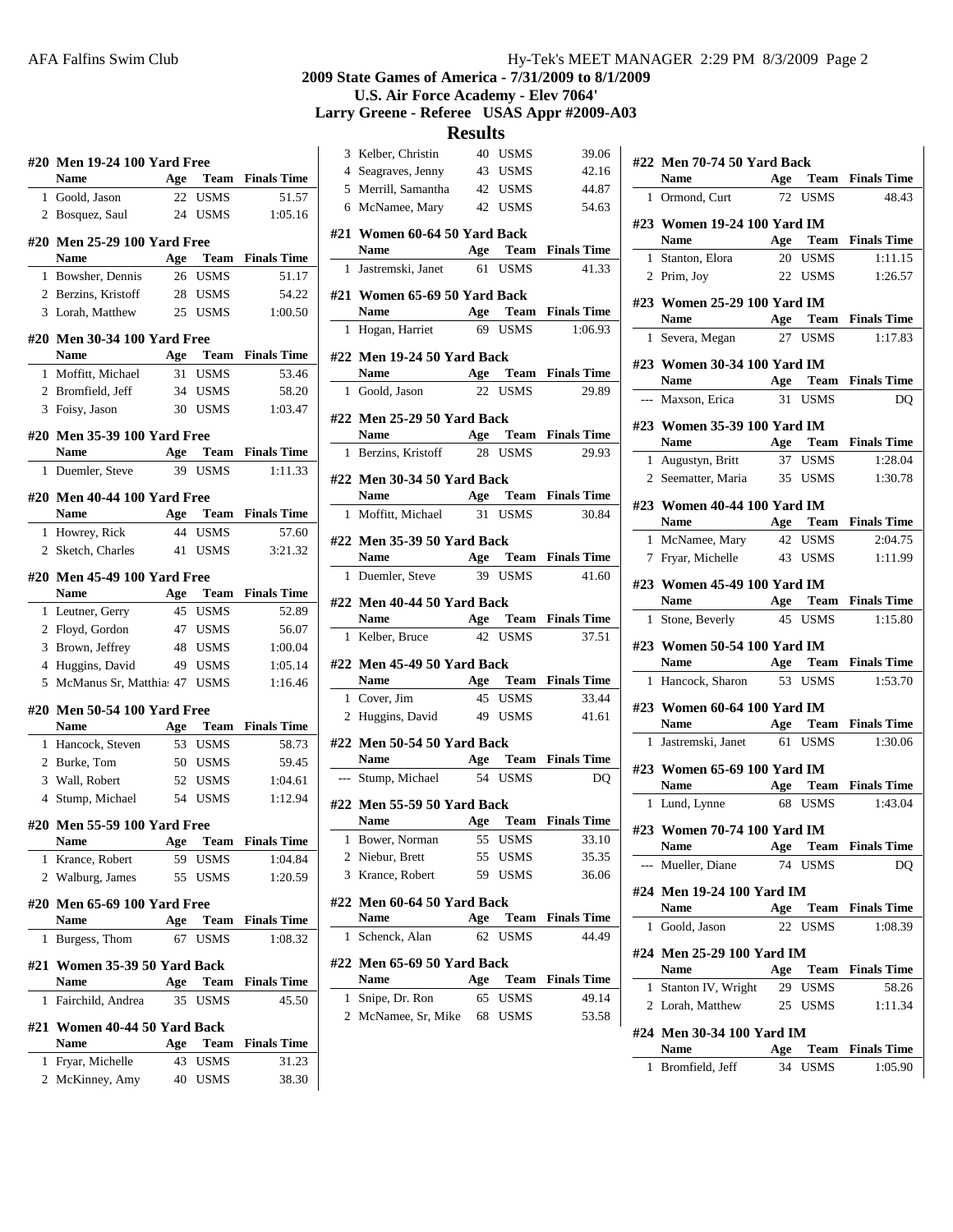|                       |                                                                                                       |             |                                                                                                                                                                                                                                                                                                                                                                                                                                                                                                                                                                                                                                                                                                    |                                                                                                                                                                                                                                                                                                                                                                                                                                                | 7 Fry                                                                                                                                                                                      |
|-----------------------|-------------------------------------------------------------------------------------------------------|-------------|----------------------------------------------------------------------------------------------------------------------------------------------------------------------------------------------------------------------------------------------------------------------------------------------------------------------------------------------------------------------------------------------------------------------------------------------------------------------------------------------------------------------------------------------------------------------------------------------------------------------------------------------------------------------------------------------------|------------------------------------------------------------------------------------------------------------------------------------------------------------------------------------------------------------------------------------------------------------------------------------------------------------------------------------------------------------------------------------------------------------------------------------------------|--------------------------------------------------------------------------------------------------------------------------------------------------------------------------------------------|
|                       |                                                                                                       |             |                                                                                                                                                                                                                                                                                                                                                                                                                                                                                                                                                                                                                                                                                                    |                                                                                                                                                                                                                                                                                                                                                                                                                                                |                                                                                                                                                                                            |
|                       |                                                                                                       |             |                                                                                                                                                                                                                                                                                                                                                                                                                                                                                                                                                                                                                                                                                                    |                                                                                                                                                                                                                                                                                                                                                                                                                                                | Na                                                                                                                                                                                         |
|                       |                                                                                                       |             |                                                                                                                                                                                                                                                                                                                                                                                                                                                                                                                                                                                                                                                                                                    |                                                                                                                                                                                                                                                                                                                                                                                                                                                | <b>Sto</b>                                                                                                                                                                                 |
|                       |                                                                                                       |             |                                                                                                                                                                                                                                                                                                                                                                                                                                                                                                                                                                                                                                                                                                    |                                                                                                                                                                                                                                                                                                                                                                                                                                                |                                                                                                                                                                                            |
|                       |                                                                                                       |             |                                                                                                                                                                                                                                                                                                                                                                                                                                                                                                                                                                                                                                                                                                    |                                                                                                                                                                                                                                                                                                                                                                                                                                                |                                                                                                                                                                                            |
|                       |                                                                                                       |             |                                                                                                                                                                                                                                                                                                                                                                                                                                                                                                                                                                                                                                                                                                    |                                                                                                                                                                                                                                                                                                                                                                                                                                                | Na                                                                                                                                                                                         |
|                       |                                                                                                       |             |                                                                                                                                                                                                                                                                                                                                                                                                                                                                                                                                                                                                                                                                                                    |                                                                                                                                                                                                                                                                                                                                                                                                                                                |                                                                                                                                                                                            |
|                       |                                                                                                       |             |                                                                                                                                                                                                                                                                                                                                                                                                                                                                                                                                                                                                                                                                                                    | #25 W                                                                                                                                                                                                                                                                                                                                                                                                                                          |                                                                                                                                                                                            |
|                       |                                                                                                       |             |                                                                                                                                                                                                                                                                                                                                                                                                                                                                                                                                                                                                                                                                                                    |                                                                                                                                                                                                                                                                                                                                                                                                                                                | Na                                                                                                                                                                                         |
|                       |                                                                                                       |             |                                                                                                                                                                                                                                                                                                                                                                                                                                                                                                                                                                                                                                                                                                    | 1                                                                                                                                                                                                                                                                                                                                                                                                                                              | Lui                                                                                                                                                                                        |
| <b>Name</b>           |                                                                                                       |             |                                                                                                                                                                                                                                                                                                                                                                                                                                                                                                                                                                                                                                                                                                    |                                                                                                                                                                                                                                                                                                                                                                                                                                                |                                                                                                                                                                                            |
| 1 Leutner, Gerry      |                                                                                                       |             | 1:02.26                                                                                                                                                                                                                                                                                                                                                                                                                                                                                                                                                                                                                                                                                            |                                                                                                                                                                                                                                                                                                                                                                                                                                                | Na                                                                                                                                                                                         |
| 2 Morin, Joe          |                                                                                                       |             | 1:03.48                                                                                                                                                                                                                                                                                                                                                                                                                                                                                                                                                                                                                                                                                            |                                                                                                                                                                                                                                                                                                                                                                                                                                                | 1 Mu                                                                                                                                                                                       |
|                       |                                                                                                       |             | 1:14.11                                                                                                                                                                                                                                                                                                                                                                                                                                                                                                                                                                                                                                                                                            |                                                                                                                                                                                                                                                                                                                                                                                                                                                |                                                                                                                                                                                            |
| 4 Brown, Jeffrey      |                                                                                                       |             | 1:15.86                                                                                                                                                                                                                                                                                                                                                                                                                                                                                                                                                                                                                                                                                            |                                                                                                                                                                                                                                                                                                                                                                                                                                                |                                                                                                                                                                                            |
|                       |                                                                                                       |             |                                                                                                                                                                                                                                                                                                                                                                                                                                                                                                                                                                                                                                                                                                    |                                                                                                                                                                                                                                                                                                                                                                                                                                                | Na                                                                                                                                                                                         |
|                       |                                                                                                       |             |                                                                                                                                                                                                                                                                                                                                                                                                                                                                                                                                                                                                                                                                                                    |                                                                                                                                                                                                                                                                                                                                                                                                                                                | Go                                                                                                                                                                                         |
| Name                  |                                                                                                       |             |                                                                                                                                                                                                                                                                                                                                                                                                                                                                                                                                                                                                                                                                                                    |                                                                                                                                                                                                                                                                                                                                                                                                                                                |                                                                                                                                                                                            |
|                       |                                                                                                       |             | 1:13.31                                                                                                                                                                                                                                                                                                                                                                                                                                                                                                                                                                                                                                                                                            | #26 M                                                                                                                                                                                                                                                                                                                                                                                                                                          |                                                                                                                                                                                            |
| 2 Wall, Robert        |                                                                                                       |             | 1:17.55                                                                                                                                                                                                                                                                                                                                                                                                                                                                                                                                                                                                                                                                                            |                                                                                                                                                                                                                                                                                                                                                                                                                                                | Na                                                                                                                                                                                         |
|                       |                                                                                                       |             | 1:28.44                                                                                                                                                                                                                                                                                                                                                                                                                                                                                                                                                                                                                                                                                            |                                                                                                                                                                                                                                                                                                                                                                                                                                                | 1 Mc                                                                                                                                                                                       |
|                       |                                                                                                       |             |                                                                                                                                                                                                                                                                                                                                                                                                                                                                                                                                                                                                                                                                                                    |                                                                                                                                                                                                                                                                                                                                                                                                                                                |                                                                                                                                                                                            |
|                       |                                                                                                       |             |                                                                                                                                                                                                                                                                                                                                                                                                                                                                                                                                                                                                                                                                                                    |                                                                                                                                                                                                                                                                                                                                                                                                                                                |                                                                                                                                                                                            |
|                       |                                                                                                       |             |                                                                                                                                                                                                                                                                                                                                                                                                                                                                                                                                                                                                                                                                                                    |                                                                                                                                                                                                                                                                                                                                                                                                                                                | Na                                                                                                                                                                                         |
|                       |                                                                                                       |             |                                                                                                                                                                                                                                                                                                                                                                                                                                                                                                                                                                                                                                                                                                    | 1                                                                                                                                                                                                                                                                                                                                                                                                                                              | Du                                                                                                                                                                                         |
|                       |                                                                                                       |             | 1:46.10                                                                                                                                                                                                                                                                                                                                                                                                                                                                                                                                                                                                                                                                                            |                                                                                                                                                                                                                                                                                                                                                                                                                                                |                                                                                                                                                                                            |
|                       |                                                                                                       |             |                                                                                                                                                                                                                                                                                                                                                                                                                                                                                                                                                                                                                                                                                                    |                                                                                                                                                                                                                                                                                                                                                                                                                                                | Na                                                                                                                                                                                         |
|                       |                                                                                                       |             |                                                                                                                                                                                                                                                                                                                                                                                                                                                                                                                                                                                                                                                                                                    |                                                                                                                                                                                                                                                                                                                                                                                                                                                |                                                                                                                                                                                            |
|                       |                                                                                                       |             |                                                                                                                                                                                                                                                                                                                                                                                                                                                                                                                                                                                                                                                                                                    |                                                                                                                                                                                                                                                                                                                                                                                                                                                |                                                                                                                                                                                            |
|                       |                                                                                                       |             |                                                                                                                                                                                                                                                                                                                                                                                                                                                                                                                                                                                                                                                                                                    |                                                                                                                                                                                                                                                                                                                                                                                                                                                |                                                                                                                                                                                            |
|                       |                                                                                                       |             |                                                                                                                                                                                                                                                                                                                                                                                                                                                                                                                                                                                                                                                                                                    |                                                                                                                                                                                                                                                                                                                                                                                                                                                |                                                                                                                                                                                            |
|                       |                                                                                                       |             |                                                                                                                                                                                                                                                                                                                                                                                                                                                                                                                                                                                                                                                                                                    |                                                                                                                                                                                                                                                                                                                                                                                                                                                |                                                                                                                                                                                            |
| 1 Burgess, Thom       |                                                                                                       |             | 1:27.60                                                                                                                                                                                                                                                                                                                                                                                                                                                                                                                                                                                                                                                                                            |                                                                                                                                                                                                                                                                                                                                                                                                                                                |                                                                                                                                                                                            |
| 2 Snipe, Dr. Ron      |                                                                                                       |             | 2:19.52                                                                                                                                                                                                                                                                                                                                                                                                                                                                                                                                                                                                                                                                                            | #26 M                                                                                                                                                                                                                                                                                                                                                                                                                                          |                                                                                                                                                                                            |
|                       |                                                                                                       |             | DQ                                                                                                                                                                                                                                                                                                                                                                                                                                                                                                                                                                                                                                                                                                 |                                                                                                                                                                                                                                                                                                                                                                                                                                                | Na                                                                                                                                                                                         |
|                       |                                                                                                       |             |                                                                                                                                                                                                                                                                                                                                                                                                                                                                                                                                                                                                                                                                                                    |                                                                                                                                                                                                                                                                                                                                                                                                                                                | Wa                                                                                                                                                                                         |
| Name                  | Age                                                                                                   |             |                                                                                                                                                                                                                                                                                                                                                                                                                                                                                                                                                                                                                                                                                                    | #26 M                                                                                                                                                                                                                                                                                                                                                                                                                                          |                                                                                                                                                                                            |
| Stanton, Elora        | 20                                                                                                    | <b>USMS</b> | 31.61                                                                                                                                                                                                                                                                                                                                                                                                                                                                                                                                                                                                                                                                                              |                                                                                                                                                                                                                                                                                                                                                                                                                                                | Na                                                                                                                                                                                         |
|                       |                                                                                                       |             |                                                                                                                                                                                                                                                                                                                                                                                                                                                                                                                                                                                                                                                                                                    | 1                                                                                                                                                                                                                                                                                                                                                                                                                                              | Bo                                                                                                                                                                                         |
|                       |                                                                                                       |             |                                                                                                                                                                                                                                                                                                                                                                                                                                                                                                                                                                                                                                                                                                    |                                                                                                                                                                                                                                                                                                                                                                                                                                                |                                                                                                                                                                                            |
|                       |                                                                                                       |             |                                                                                                                                                                                                                                                                                                                                                                                                                                                                                                                                                                                                                                                                                                    |                                                                                                                                                                                                                                                                                                                                                                                                                                                | Na                                                                                                                                                                                         |
|                       |                                                                                                       |             |                                                                                                                                                                                                                                                                                                                                                                                                                                                                                                                                                                                                                                                                                                    | 1                                                                                                                                                                                                                                                                                                                                                                                                                                              | Scł                                                                                                                                                                                        |
|                       |                                                                                                       |             |                                                                                                                                                                                                                                                                                                                                                                                                                                                                                                                                                                                                                                                                                                    |                                                                                                                                                                                                                                                                                                                                                                                                                                                |                                                                                                                                                                                            |
| Name                  |                                                                                                       | Team        | <b>Finals Time</b>                                                                                                                                                                                                                                                                                                                                                                                                                                                                                                                                                                                                                                                                                 | #26 M                                                                                                                                                                                                                                                                                                                                                                                                                                          |                                                                                                                                                                                            |
| Seematter, Maria<br>1 | 35                                                                                                    | USMS        | 37.70                                                                                                                                                                                                                                                                                                                                                                                                                                                                                                                                                                                                                                                                                              |                                                                                                                                                                                                                                                                                                                                                                                                                                                | Na                                                                                                                                                                                         |
| --- Fairchild, Andrea | 35                                                                                                    | <b>USMS</b> | DQ                                                                                                                                                                                                                                                                                                                                                                                                                                                                                                                                                                                                                                                                                                 |                                                                                                                                                                                                                                                                                                                                                                                                                                                | Sni                                                                                                                                                                                        |
|                       |                                                                                                       |             |                                                                                                                                                                                                                                                                                                                                                                                                                                                                                                                                                                                                                                                                                                    | #27 W                                                                                                                                                                                                                                                                                                                                                                                                                                          |                                                                                                                                                                                            |
| Name                  |                                                                                                       |             |                                                                                                                                                                                                                                                                                                                                                                                                                                                                                                                                                                                                                                                                                                    |                                                                                                                                                                                                                                                                                                                                                                                                                                                | Na                                                                                                                                                                                         |
|                       | Name<br>Name<br>3 Cover, Jim<br>Name<br>1 Niebur, Brett<br>2 Bower, Norman<br>Name<br>1 Severa, Megan | 27<br>Age   | (#24 Men 30-34 100 Yard IM)<br>#24 Men 35-39 100 Yard IM<br>1 Cruz, Eduardo 39 USMS<br>#24 Men 40-44 100 Yard IM<br>1 Howrey, Rick 44 USMS<br>2 Kelber, Bruce 42 USMS<br>#24 Men 45-49 100 Yard IM<br>45 USMS<br>48 USMS<br>45 USMS<br>48 USMS<br>5 McManus Sr, Matthia: 47 USMS<br>#24 Men 50-54 100 Yard IM<br>1 Hancock, Steven 53 USMS<br>52 USMS<br>#24 Men 55-59 100 Yard IM<br>55 USMS<br>55 USMS<br>#24 Men 60-64 100 Yard IM<br>1 Schenck, Alan 62 USMS<br>#24 Men 65-69 100 Yard IM<br>$-67$ USMS<br>65 USMS<br>--- McNamee, Sr, Mike 68 USMS<br>#25 Women 19-24 50 Yard Fly<br>#25 Women 25-29 50 Yard Fly<br>USMS<br>#25 Women 35-39 50 Yard Fly<br>#25 Women 40-44 50 Yard Fly<br>Age | 2 Leptuch, Peter 33 USMS 1:10.25<br><b>Age</b> Team Finals Time<br>1:11.34<br><b>Age</b> Team Finals Time<br>1:09.78<br>1:16.61<br>Age Team Finals Time<br>1:36.02<br>Age Team Finals Time<br>3 Remetta, John Senior 51 USMS<br><b>Age</b> Team Finals Time<br>1:16.47<br>1:18.98<br>3 Walburg, James 55 USMS<br>Name Age Team Finals Time<br>1:40.99<br>Name Age Team Finals Time<br><b>Team</b> Finals Time<br>Age Team Finals Time<br>34.55 | #25 W<br>1<br>#25 W<br>1 Ha<br>#25 W<br>#26 M<br>1<br>2 Bo<br>$2$ Lep<br>#26 Mo<br>#26 M<br>1 Let<br>$2 \text{ Co}$<br>3 Bro<br>4 Hu<br>5 Mc<br>1<br>#26 M<br>1<br><b>Team</b> Finals Time |

1 Seagraves, Jenny 43 USMS 43.73

|   |                                     | <b>Results</b> |                    |                               |                |
|---|-------------------------------------|----------------|--------------------|-------------------------------|----------------|
|   | 7 Fryar, Michelle                   |                | 43 USMS            | 31.72                         | 2              |
|   | #25 Women 45-49 50 Yard Fly         |                |                    |                               | #27            |
|   | <b>Name</b>                         |                |                    | Age Team Finals Time          |                |
|   | 1 Stone, Beverly                    |                | 45 USMS            | 33.23                         | $\mathbf{1}$   |
|   | #25 Women 50-54 50 Yard Fly         |                |                    |                               | #27            |
|   | Name                                | Age            |                    | <b>Team</b> Finals Time       |                |
| 1 | Hancock, Sharon                     | 53             | <b>USMS</b>        | 47.05                         | 1              |
|   | #25 Women 65-69 50 Yard Fly         |                |                    |                               | #27            |
|   | Name Age Team Finals Time           |                |                    |                               |                |
| 1 | Lund, Lynne                         | 68             | <b>USMS</b>        | 44.05                         | 1              |
|   |                                     |                |                    |                               | $\overline{c}$ |
|   | #25 Women 70-74 50 Yard Fly<br>Name |                |                    | Age Team Finals Time          | #28            |
| 1 | Mueller, Diane 74 USMS              |                |                    | 1:31.93                       |                |
|   |                                     |                |                    |                               | $\mathbf{1}$   |
|   | #26 Men 19-24 50 Yard Fly           |                |                    |                               | 2              |
|   | Name<br>1 Goold, Jason              |                | 22 USMS            | Age Team Finals Time<br>27.68 |                |
|   | 2 Bosquez, Saul                     |                | 24 USMS            | 30.94                         | #28            |
|   |                                     |                |                    |                               | 1              |
|   | #26 Men 30-34 50 Yard Fly           |                |                    |                               |                |
|   | Name                                |                |                    | Age Team Finals Time          | #28            |
|   | 1 Moffitt, Michael                  |                | 31 USMS            | 27.42                         |                |
|   | 2 Leptuch, Peter                    |                | 33 USMS            | 29.93                         | 1              |
|   | #26 Men 35-39 50 Yard Fly           |                |                    |                               | #28            |
|   | Name                                | Age            |                    | <b>Team</b> Finals Time       |                |
| 1 | Duemler, Steve                      |                | 39 USMS            | 41.26                         | 1              |
|   | #26 Men 45-49 50 Yard Fly           |                |                    |                               | 2              |
|   | <b>Name</b>                         |                |                    | Age Team Finals Time          | #28            |
|   | 1 Leutner, Gerry                    |                | 45 USMS            | 26.92                         |                |
|   | 2 Cover, Jim                        |                | 45 USMS            | 31.66                         | 1              |
|   | 3 Brown, Jeffrey                    |                | 48 USMS<br>49 USMS | 31.89                         | 2              |
|   | 4 Huggins, David                    |                |                    | 32.43<br>38.83                | 3              |
|   | 5 McManus Sr, Matthia: 47 USMS      |                |                    |                               | #28            |
|   | #26 Men 50-54 50 Yard Fly           |                |                    |                               |                |
|   | Name                                | Age            | Team               | <b>Finals Time</b>            | 1              |
| 1 | Wall, Robert                        | 52             | <b>USMS</b>        | 36.39                         | 2              |
|   | #26 Men 55-59 50 Yard Fly           |                |                    |                               | #28            |
|   | Name                                | Age            |                    | <b>Team</b> Finals Time       |                |
| 1 | Bower, Norman                       | 55             | <b>USMS</b>        | 32.39                         | 1              |
|   | #26 Men 60-64 50 Yard Fly           |                |                    |                               | #39            |
|   | Name                                |                | Age Team           | <b>Finals Time</b>            |                |
| 1 | Schenck, Alan                       |                | 62 USMS            | 43.20                         | 1              |
|   | #26 Men 65-69 50 Yard Fly           |                |                    |                               | 2              |
|   | Name                                | Age            | Team               | <b>Finals Time</b>            | 3              |
| 1 | Snipe, Dr. Ron                      | 65             | <b>USMS</b>        | 1:00.51                       | #39            |
|   | #27 Women 19-24 200 Yard Free       |                |                    |                               |                |
|   | <b>Name</b>                         | Age            |                    | <b>Team</b> Finals Time       | 1              |
| 1 | Prim, Joy                           | 22             | <b>USMS</b>        | 2:50.73                       |                |
|   |                                     |                |                    |                               |                |

|              |                                              |     |             | 3:20.72                                  |
|--------------|----------------------------------------------|-----|-------------|------------------------------------------|
|              | #27 Women 25-29 200 Yard Free<br><b>Name</b> |     |             | <b>Age Team Finals Time</b>              |
|              |                                              | 27  |             | USMS 2:28.22                             |
|              | 1 Severa, Megan                              |     |             |                                          |
|              | #27 Women 45-49 200 Yard Free                |     |             |                                          |
|              | <b>Name</b>                                  |     |             | <b>Age</b> Team Finals Time              |
|              | 1 Stone, Beverly                             |     | 45 USMS     | 2:26.51                                  |
|              | #27 Women 50-54 200 Yard Free                |     |             |                                          |
|              | <b>Name</b>                                  |     |             | Age Team Finals Time                     |
|              | 1 Leutner, Joy                               |     | 51 USMS     | 2:42.55                                  |
|              | 2 Hancock, Sharon 53 USMS                    |     |             | 3:34.91                                  |
|              | #28 Men 25-29 200 Yard Free                  |     |             |                                          |
|              | Name Age Team Finals Time                    |     |             |                                          |
|              | 1 Bowsher, Dennis                            |     | 26 USMS     | 1:52.17                                  |
|              | 2 Lorah, Matthew                             |     | 25 USMS     | 2:32.63                                  |
|              |                                              |     |             |                                          |
|              | #28 Men 30-34 200 Yard Free                  |     |             |                                          |
|              | <b>Name</b><br>1 Foisy, Jason                |     | 30 USMS     | <b>Age</b> Team Finals Time<br>2:18.42   |
|              |                                              |     |             |                                          |
|              | #28 Men 40-44 200 Yard Free                  |     |             |                                          |
|              | Name Age Team Finals Time                    |     |             |                                          |
|              | 1 Howrey, Rick                               |     | 44 USMS     | 2:11.30                                  |
|              | #28 Men 45-49 200 Yard Free                  |     |             |                                          |
|              | Name Age Team Finals Time                    |     |             |                                          |
|              | 1 Morin, Joe                                 |     | 48 USMS     | 2:03.98                                  |
|              | 2 Brown, Jeffrey                             |     | 48 USMS     | 2:27.37                                  |
|              | #28 Men 50-54 200 Yard Free                  |     |             |                                          |
|              | Name                                         |     |             | Age Team Finals Time                     |
|              | 1 Burke, Tom                                 |     | 50 USMS     | 2:17.48                                  |
|              | 2 Hancock, Steven                            |     | 53 USMS     | 2:18.69                                  |
|              | 3 Stump, Michael                             |     | 54 USMS     | 2:48.84                                  |
|              | #28 Men 55-59 200 Yard Free                  |     |             |                                          |
|              | <b>Name</b>                                  |     |             | <b>Age</b> Team Finals Time              |
|              |                                              |     |             |                                          |
|              |                                              |     |             |                                          |
|              | 1 Krance, Robert                             |     | 59 USMS     | 2:33.07                                  |
|              | 2 Walburg, James                             |     | 55 USMS     | 3:11.73                                  |
|              | #28 Men 65-69 200 Yard Free                  |     |             |                                          |
|              | <b>Name</b>                                  | Age | Team        | <b>Finals Time</b>                       |
| 1            | Burgess, Thom                                | 67  | <b>USMS</b> | 2:53.00                                  |
|              | Women 40-44 100 Yard Back                    |     |             |                                          |
|              | Name                                         | Age | Team        |                                          |
| 1            | McKinney, Amy                                | 40  | USMS        |                                          |
| $\mathbf{2}$ | Seagraves, Jenny                             | 43  | <b>USMS</b> | <b>Finals Time</b><br>1:26.52<br>1:34.10 |
| #39          | 3 McNamee, Mary                              | 42  | USMS        | 2:10.66                                  |
|              | #39 Women 60-64 100 Yard Back                |     |             |                                          |
|              | Name                                         | Age | <b>Team</b> | <b>Finals Time</b>                       |
| 1            | Jastremski, Janet                            | 61  | <b>USMS</b> | 1:29.37                                  |

**2009 State Games of America - 7/31/2009 to 8/1/2009 U.S. Air Force Academy - Elev 7064'**

**Larry Greene - Referee USAS Appr #2009-A03**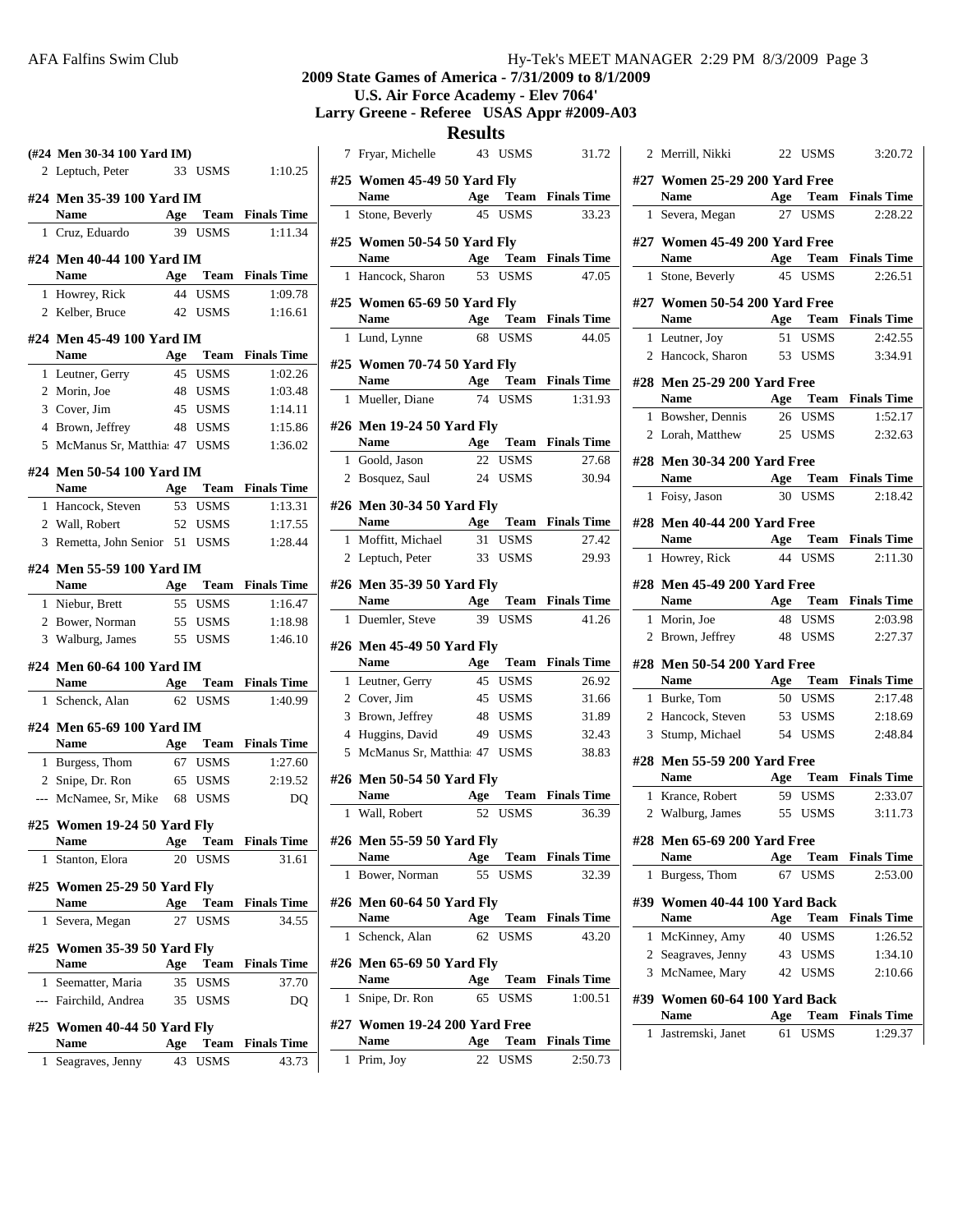# **2009 State Games of America - 7/31/2009 to 8/1/2009 U.S. Air Force Academy - Elev 7064' Larry Greene - Referee USAS Appr #2009-A03**

# **Results**

|              | #39 Women 65-69 100 Yard Back      |     |             |                      | #41            |
|--------------|------------------------------------|-----|-------------|----------------------|----------------|
|              | Name                               |     |             | Age Team Finals Time |                |
|              | 1 Lund, Lynne 68 USMS              |     |             | 1:52.36              | $\overline{1}$ |
|              | 2 Hogan, Harriet 69 USMS           |     |             | 2:24.01              |                |
|              |                                    |     |             |                      | #41            |
|              | #39 Women 70-74 100 Yard Back      |     |             |                      |                |
|              | Name Age Team Finals Time          |     |             |                      | $\overline{1}$ |
|              | 1 Mueller, Diane 74 USMS           |     |             | 3:22.38              | #42            |
|              | #40 Men 19-24 100 Yard Back        |     |             |                      |                |
|              | Name Age Team Finals Time          |     |             |                      | 1              |
|              | 1 Goold, Jason 22 USMS 1:07.33     |     |             |                      | 2              |
|              |                                    |     |             |                      | $---$          |
|              | #40 Men 30-34 100 Yard Back        |     |             |                      |                |
|              | Name Age Team Finals Time          |     |             |                      | #42            |
|              | 1 Moffitt, Michael 31 USMS 1:03.71 |     |             |                      |                |
|              | #40 Men 35-39 100 Yard Back        |     |             |                      | 1              |
|              | Name Age Team Finals Time          |     |             |                      | #42            |
|              | 1 Cruz, Eduardo 39 USMS            |     |             | 1:21.32              |                |
|              |                                    |     |             |                      | - 1            |
|              | #40 Men 40-44 100 Yard Back        |     |             |                      |                |
|              | Name Age Team Finals Time          |     |             |                      | #42            |
|              | 1 Howrey, Rick 44 USMS             |     |             | 1:10.63              |                |
|              | 2 Kelber, Bruce 42 USMS            |     |             | 1:21.32              | 1              |
|              | #40 Men 45-49 100 Yard Back        |     |             |                      | 2              |
|              | Name Age Team Finals Time          |     |             |                      | #42            |
|              | 1 Leutner, Gerry                   |     | 45 USMS     | 1:03.46              |                |
|              | 2 Magourik, Jeff                   |     | 47 USMS     | 1:19.64              | 1              |
|              | 3 Huggins, David 49 USMS           |     |             | 1:39.13              |                |
|              | 4 McManus Sr, Matthia: 47 USMS     |     |             | 1:39.79              | #42            |
|              |                                    |     |             |                      |                |
|              | #40 Men 50-54 100 Yard Back        |     |             |                      | $\overline{a}$ |
|              | Name Age Team Finals Time          |     |             |                      | #42            |
|              | 1 Hancock, Steven 53 USMS 1:11.97  |     |             |                      |                |
|              | #40 Men 55-59 100 Yard Back        |     |             |                      | 1              |
|              | Name Age Team Finals Time          |     |             |                      |                |
|              | 1 Bower, Norman 55 USMS            |     |             | 1:12.08              | #43            |
|              | 2 Krance, Robert 59 USMS           |     |             | 1:16.49              |                |
|              |                                    |     |             |                      | 1              |
|              | #40 Men 65-69 100 Yard Back        |     |             |                      | #43            |
|              | Name Age Team Finals Time          |     |             |                      |                |
| $\mathbf{1}$ | McNamee, Sr, Mike                  | 68  | USMS        | 1:55.59              | 1              |
| 2            | Snipe, Dr. Ron                     | 65  | <b>USMS</b> | 2:11.79              |                |
|              | #41 Women 19-24 200 Yard Breast    |     |             |                      | #43            |
|              | <b>Name</b>                        | Age | Team        | <b>Finals Time</b>   |                |
| 1            | Prim, Joy                          | 22  | <b>USMS</b> | 3:26.36              | 1              |
|              |                                    |     |             |                      | #44            |
| #41          | Women 35-39 200 Yard Breast        |     |             |                      |                |
|              | <b>Name</b>                        |     |             | Age Team Finals Time | 1              |
| 1            | Ehler, Shelly                      | 37  | <b>USMS</b> | 3:58.62              |                |
|              | #41  Women 40-44 200 Yard Breast   |     |             |                      | #44            |
|              | <b>Name</b>                        | Age | Team        | <b>Finals Time</b>   |                |
|              |                                    |     |             |                      | 1              |
|              | McNamee, Mary                      | 42  | <b>USMS</b> | DNF                  |                |

|   | #41 Women 65-69 200 Yard Breast                            |     |             |                                       | #45 W |            |
|---|------------------------------------------------------------|-----|-------------|---------------------------------------|-------|------------|
|   | Name                                                       |     |             | <b>Example 1 Age Team Finals Time</b> |       | Na         |
|   | 1 Hogan, Harriet 69 USMS 6:37.92                           |     |             |                                       |       | 1 Sta      |
|   | #41 Women 70-74 200 Yard Breast                            |     |             |                                       |       | 2 Pri      |
|   | Name Age Team Finals Time                                  |     |             |                                       |       | 3 Me       |
|   | 1 Mueller, Diane 74 USMS                                   |     |             | 7:28.77                               | #45 W |            |
|   | #42 Men 25-29 200 Yard Breast                              |     |             |                                       |       | Na         |
|   | Name                                                       |     |             | Age Team Finals Time                  |       | $1$ Sev    |
|   | 1 Bowsher, Dennis 26 USMS                                  |     |             | 2:23.80                               | #45 W |            |
|   | 2 Lorah, Matthew 25 USMS 3:16.45                           |     |             |                                       |       | Na         |
|   | --- Stanton IV, Wright 29 USMS                             |     |             | DO.                                   |       | 1 Ma       |
|   | #42 Men 30-34 200 Yard Breast                              |     |             |                                       | #45 W |            |
|   | Name Age Team Finals Time                                  |     |             |                                       |       | Na         |
|   | 1 Bromfield, Jeff 34 USMS                                  |     |             | 2:36.86                               |       | $1$ Au     |
|   | #42 Men 35-39 200 Yard Breast                              |     |             |                                       |       | $2$ Eh     |
|   | Name Age Team Finals Time                                  |     |             |                                       |       | 3 Fai      |
|   | 1 Cruz, Eduardo 39 USMS 2:54.16                            |     |             |                                       | #45 W |            |
|   |                                                            |     |             |                                       |       | Na         |
|   | #42 Men 45-49 200 Yard Breast                              |     |             |                                       |       | 1 Mc       |
|   | Name Age Team Finals Time                                  |     |             |                                       |       | $2$ Fry    |
|   | 1 Morin, Joe                                               |     | 48 USMS     | 2:37.47                               |       | 3 Bal      |
|   | 2 Huggins, David 49 USMS                                   |     |             | 3:03.88                               |       | 4 Mc       |
|   | #42 Men 50-54 200 Yard Breast<br>Name Age Team Finals Time |     |             |                                       | #45 W |            |
|   | 1 Burke, Tom 50 USMS 3:04.36                               |     |             |                                       |       | Na         |
|   |                                                            |     |             |                                       |       | 1 Sto      |
|   | #42 Men 60-64 200 Yard Breast                              |     |             |                                       | #45 W |            |
|   | Name Age Team Finals Time                                  |     |             | DO.                                   |       | Na         |
|   | --- Schenck, Alan 62 USMS                                  |     |             |                                       |       | 1 Ha       |
|   | #42 Men 65-69 200 Yard Breast                              |     |             |                                       | #45 W |            |
|   | Name Age Team Finals Time                                  |     |             |                                       |       | Na         |
|   | 1 McNamee, Sr, Mike 68 USMS 5:07.00                        |     |             |                                       |       | 1 Jas      |
|   | #43 Women 40-44 100 Yard Fly                               |     |             |                                       |       |            |
|   | Name                                                       |     |             | <b>Age</b> Team Finals Time           | #45 W |            |
|   | 1 Seagraves, Jenny $43$ USMS $1:42.\overline{50}$          |     |             |                                       |       | Na<br>1 Ho |
|   | #43 Women 45-49 100 Yard Fly                               |     |             |                                       |       |            |
|   | Name                                                       | Age |             | <b>Team</b> Finals Time               | #45 W |            |
| 1 | Stone, Beverly                                             | 45  | <b>USMS</b> | 1:22.33                               |       | Na         |
|   | #43 Women 65-69 100 Yard Fly                               |     |             |                                       | 1     | Μu         |
|   | <b>Name</b>                                                | Age | Team        | <b>Finals Time</b>                    | #46 M |            |
| 1 | Lund, Lynne                                                | 68  | <b>USMS</b> | 1:59.85                               |       | Na         |
|   |                                                            |     |             |                                       | 1     | Go         |
|   | #44 Men 30-34 100 Yard Fly                                 |     |             |                                       | 2     | Bo         |
|   | Name                                                       | Age |             | <b>Team</b> Finals Time               | #46 M |            |
| 1 | Moffitt, Michael                                           | 31  | <b>USMS</b> | 1:02.29                               |       | Na         |
|   | #44 Men 55-59 100 Yard Fly                                 |     |             |                                       | 1     | Sta        |
|   | <b>Name</b>                                                |     | Age Team    | <b>Finals Time</b>                    |       | 2 Ber      |
| 1 | Bower, Norman                                              | 55  | USMS        | 1:25.23                               | 3     | Bo         |
|   |                                                            |     |             |                                       |       |            |

|              | #45 Women 19-24 50 Yard Free                |     |             |                         |
|--------------|---------------------------------------------|-----|-------------|-------------------------|
|              | Name                                        | Age |             | <b>Team</b> Finals Time |
|              | 1 Stanton, Elora                            |     | 20 USMS     | 27.89                   |
|              | 2 Prim, Joy                                 |     | 22 USMS     | 32.40                   |
|              | 3 Merrill, Nikki                            |     | 22 USMS     | 35.58                   |
|              | #45 Women 25-29 50 Yard Free                |     |             |                         |
|              | <b>Name</b>                                 |     | Age Team    | <b>Finals Time</b>      |
| 1            | Severa, Megan                               | 27  | <b>USMS</b> | 29.73                   |
|              | #45 Women 30-34 50 Yard Free                |     |             |                         |
|              | <b>Name</b>                                 |     |             | Age Team Finals Time    |
| 1            | Maxson, Erica                               | 31  | <b>USMS</b> | 32.83                   |
|              | #45 Women 35-39 50 Yard Free                |     |             |                         |
|              | <b>Name</b>                                 |     |             | Age Team Finals Time    |
|              | 1 Augustyn, Britt                           |     | 37 USMS     | 33.04                   |
|              | 2 Ehler, Shelly                             |     | 37 USMS     | 36.14                   |
|              | 3 Fairchild, Andrea 35 USMS                 |     |             | 37.90                   |
|              | #45 Women 40-44 50 Yard Free                |     |             |                         |
|              | <b>Name</b>                                 |     |             | Age Team Finals Time    |
|              | 1 McKinney, Amy                             |     | 40 USMS     | 32.89                   |
|              | 2 Fryar, Michelle                           |     | 43 USMS     | 33.62                   |
|              | 3 Baldwin, Christine                        |     | 42 USMS     | 37.56                   |
|              | 4 McNamee, Mary                             |     | 42 USMS     | 52.62                   |
|              | #45 Women 45-49 50 Yard Free                |     |             |                         |
|              | Name                                        |     |             | Age Team Finals Time    |
| 1            | Stone, Beverly                              | 45  | USMS        | 27.70                   |
|              | #45 Women 50-54 50 Yard Free                |     |             |                         |
|              | <b>Name</b>                                 |     | Age Team    | <b>Finals Time</b>      |
| 1            | Hancock, Sharon                             |     | 53 USMS     | 39.72                   |
|              | #45 Women 60-64 50 Yard Free                |     |             |                         |
|              | <b>Name</b>                                 | Age |             | <b>Team</b> Finals Time |
|              | 1 Jastremski, Janet                         |     | 61 USMS     | 32.51                   |
|              |                                             |     |             |                         |
|              | #45 Women 65-69 50 Yard Free<br><b>Name</b> |     |             | Age Team Finals Time    |
|              | 1 Hogan, Harriet                            |     | 69 USMS     | 56.60                   |
|              |                                             |     |             |                         |
|              | #45 Women 70-74 50 Yard Free                |     |             |                         |
|              | Name                                        |     | Age Team    | <b>Finals Time</b>      |
| 1            | Mueller, Diane                              | 74  | <b>USMS</b> | 1:43.24                 |
|              | #46 Men 19-24 50 Yard Free                  |     |             |                         |
|              | Name                                        | Age | Team        | <b>Finals Time</b>      |
| 1            | Goold, Jason                                | 22  | USMS        | 23.63                   |
| 2            | Bosquez, Saul                               | 24  | USMS        | 29.24                   |
|              | #46 Men 25-29 50 Yard Free                  |     |             |                         |
|              | Name                                        |     | Age Team    | <b>Finals Time</b>      |
| $\mathbf{1}$ | Stanton IV, Wright                          | 29  | <b>USMS</b> | 23.10                   |
|              | 2 Berzins, Kristoff                         | 28  | <b>USMS</b> | 23.72                   |
|              | 3 Bowsher, Dennis                           |     | 26 USMS     | 23.74                   |
|              | 4 Lorah, Matthew                            | 25  | <b>USMS</b> | 26.42                   |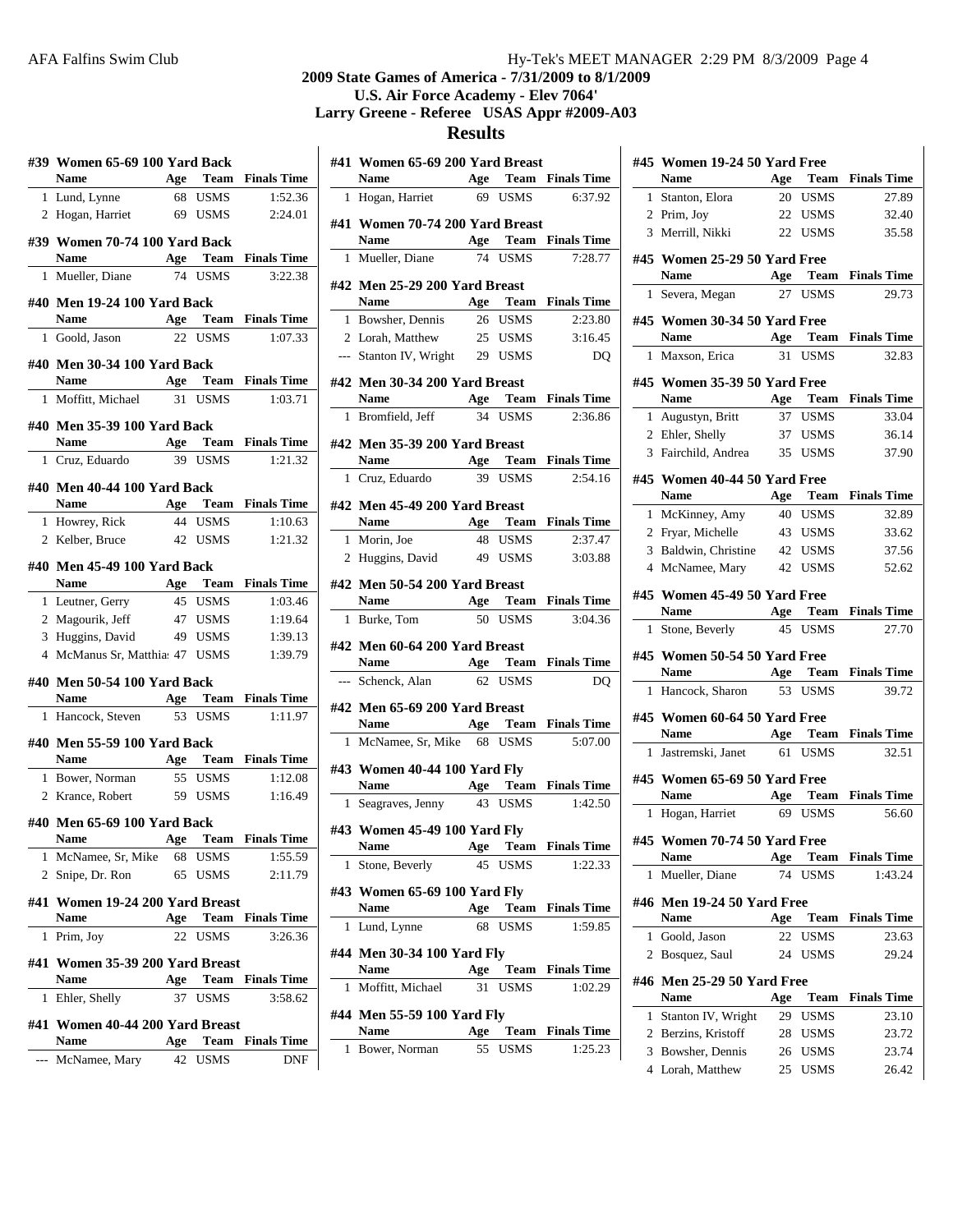#### **2009 State Games of America - 7/31/2009 to 8/1/2009 U.S. Air Force Academy - Elev 7064' Larry Greene - Referee USAS Appr #2009-A03**

#### **Results**

|              | #46 Men 30-34 50 Yard Free                |     |             |                                       | #47 W          |                 |
|--------------|-------------------------------------------|-----|-------------|---------------------------------------|----------------|-----------------|
|              | Name<br>Age                               |     |             | <b>Team</b> Finals Time               |                | Na              |
|              | 1 Foisy, Jason                            |     | 30 USMS     | 26.80                                 | 1              | Ha              |
|              | 2 Bromfield, Jeff                         |     | 34 USMS     | 27.56                                 | #47 W          |                 |
|              | #46 Men 35-39 50 Yard Free                |     |             |                                       |                | Na              |
|              | Name<br>Age                               |     |             | <b>Team</b> Finals Time               | 1              | Jas             |
| 1            | Duemler, Steve                            |     | 39 USMS     | 30.09                                 |                |                 |
|              |                                           |     |             |                                       | #47 W          |                 |
|              | #46 Men 40-44 50 Yard Free                |     |             |                                       |                | Na              |
|              | <b>Name</b>                               |     |             | Age Team Finals Time                  | 1              | Lui             |
|              | 1 Howrey, Rick                            |     | 44 USMS     | 26.26                                 | #47 W          |                 |
|              | 2 Sketch, Charles                         |     | 41 USMS     | 1:32.04                               |                | Na              |
|              | #46 Men 45-49 50 Yard Free                | 1   | Mu          |                                       |                |                 |
|              | Age Team<br>Name                          |     |             | <b>Finals Time</b>                    | #48 M          |                 |
| $\mathbf{1}$ | Floyd, Gordon                             |     | 47 USMS     | 25.19                                 |                | Na              |
|              | 2 Brown, Jeffrey                          |     | 48 USMS     | 26.40                                 | 1              | Mc              |
|              | 3 Cover, Jim                              |     | 45 USMS     | 26.86                                 |                | 2 <sub>Br</sub> |
|              | 4 Huggins, David                          |     | 49 USMS     | 28.05                                 |                |                 |
|              | 5 Magourik, Jeff                          |     | 47 USMS     | 28.16                                 | #48 M          |                 |
|              | 6 McManus Sr, Matthia: 47 USMS            |     |             | 30.80                                 |                | Na              |
|              | #46 Men 50-54 50 Yard Free                |     |             |                                       | 1              | C <sub>1</sub>  |
|              | Name                                      |     |             | <b>Age</b> Team Finals Time           | #48 M          |                 |
|              | 1 Hancock, Steven                         |     | 53 USMS     | 26.10                                 |                | Na              |
|              | 2 Wall, Robert                            |     | 52 USMS     | 29.32                                 | $\mathbf{1}$   | Ho              |
|              | 3 Remetta, John Senior 51 USMS            |     |             | 31.55                                 | $\overline{2}$ | Kel             |
|              | 4 Stump, Michael                          |     | 54 USMS     | 32.58                                 | #48 M          |                 |
|              |                                           |     |             |                                       |                | Na              |
|              | #46 Men 55-59 50 Yard Free<br><b>Name</b> |     |             | Age Team Finals Time                  |                | 1 Mc            |
|              | 1 Bower, Norman                           |     | 55 USMS     | 28.24                                 |                | 2 Ma            |
|              | 2 Krance, Robert                          |     | 59 USMS     | 29.17                                 |                |                 |
|              | 3 Walburg, James                          |     | 55 USMS     | 35.91                                 | #48 M          |                 |
|              |                                           |     |             |                                       |                | Na              |
|              | #46 Men 60-64 50 Yard Free                |     |             |                                       | 1              | Bu              |
|              | Name<br>$\overline{\phantom{a}}$ Age      |     |             | <b>Team</b> Finals Time               |                | 2 Wa            |
| $\mathbf{1}$ | Schenck, Alan 62 USMS                     |     |             | 32.95                                 | #48 M          |                 |
|              | #46 Men 65-69 50 Yard Free                |     |             |                                       |                | Na              |
|              | <b>Name</b>                               |     |             | <b>Example 1 Age Team Finals Time</b> |                | 1 Sch           |
| $\mathbf{1}$ | Burgess, Thom                             |     | 67 USMS     | 29.98                                 | #48 M          |                 |
|              | 2 Snipe, Dr. Ron                          |     | 65 USMS     | 41.07                                 |                | Na              |
|              | #46 Men 70-74 50 Yard Free                |     |             |                                       | $---$          | Mc              |
|              | Name                                      | Age | <b>Team</b> | <b>Finals Time</b>                    |                |                 |
|              | Ormond, Curt                              | 72  | USMS        | DO                                    | #49 W          |                 |
|              |                                           |     |             |                                       |                | Na              |
|              | #47  Women 25-29 200 Yard IM              |     |             |                                       | 1              | Sta             |
|              | Name                                      | Age | Team        | <b>Finals Time</b>                    |                | 2 Pri           |
| 1            | Severa, Megan                             | 27  | <b>USMS</b> | 2:47.85                               | 3              | Me              |
|              | #47 Women 40-44 200 Yard IM               |     |             |                                       | #49 W          |                 |
|              | Name                                      | Age | Team        | <b>Finals Time</b>                    |                | Na              |
| 1            | Seagraves, Jenny                          | 43  | USMS        | 3:30.86                               | 1              | Au              |

|       | #47 Women 50-54 200 Yard IM                                      |     |             |                                       | 3 Fai   |
|-------|------------------------------------------------------------------|-----|-------------|---------------------------------------|---------|
|       | Name                                                             |     |             | Age Team Finals Time                  | #49 W   |
|       | 1 Hancock, Sharon 53 USMS 4:13.21                                |     |             |                                       |         |
|       |                                                                  |     |             |                                       | $1$ Ke  |
|       | #47 Women 60-64 200 Yard IM                                      |     |             |                                       | 2 Me    |
|       | Name Age Team Finals Time<br>1 Jastremski, Janet 61 USMS         |     |             | 3:18.39                               | 3 Mc    |
|       |                                                                  |     |             |                                       | #49 W   |
|       | #47 Women 65-69 200 Yard IM                                      |     |             |                                       |         |
|       | Name Age Team Finals Time                                        |     |             |                                       | 1 Ha    |
|       | 1 Lund, Lynne                                                    |     |             | 68 USMS 3:38.82                       |         |
|       | #47 Women 70-74 200 Yard IM                                      |     |             |                                       | #49 W   |
|       | Name                                                             |     |             | <b>Example 1 Age Team Finals Time</b> |         |
|       | 1 Mueller, Diane 74 USMS 7:13.66                                 |     |             |                                       | 1 Jas   |
|       |                                                                  |     |             |                                       | #49 W   |
|       | #48 Men 30-34 200 Yard IM                                        |     |             |                                       |         |
|       | Name Age Team Finals Time                                        |     |             |                                       | $1$ Lui |
|       | 1 Moffitt, Michael 31 USMS                                       |     |             | 2:28.85                               | --- Ho  |
|       | 2 Bromfield, Jeff 34 USMS                                        |     |             | 2:29.50                               |         |
|       | #48 Men 35-39 200 Yard IM                                        |     |             |                                       | #50 M   |
|       | Name Age Team Finals Time                                        |     |             |                                       |         |
|       | 1 Cruz, Eduardo 39 USMS 2:38.88                                  |     |             |                                       | 1 Ga    |
|       | #48 Men 40-44 200 Yard IM                                        |     |             |                                       | #50 M   |
|       | <b>Name</b>                                                      |     |             | Age Team Finals Time                  |         |
|       | 1 Howrey, Rick                                                   |     | 44 USMS     | 2:41.05                               | 1 Sta   |
|       | 2 Kelber, Bruce                                                  |     | 42 USMS     | 2:56.88                               | $2$ Lor |
|       |                                                                  |     |             |                                       | #50 M   |
|       | #48 Men 45-49 200 Yard IM                                        |     |             |                                       |         |
|       | Name Age Team Finals Time                                        |     |             |                                       | 1 Bro   |
|       | 1 Morin, Joe 48 USMS 2:20.55<br>2 Magourik, Jeff 47 USMS 2:41.79 |     |             |                                       | 2 Foi   |
|       |                                                                  |     |             |                                       |         |
|       | #48 Men 50-54 200 Yard IM                                        |     |             |                                       | #50 M   |
|       | Name Age Team Finals Time                                        |     |             |                                       |         |
|       | 1 Burke, Tom                                                     |     |             | 50 USMS 2:42.43                       | $1$ Ke  |
|       | 2 Wall, Robert 52 USMS 2:53.73                                   |     |             |                                       | #50 M   |
|       | #48 Men 60-64 200 Yard IM                                        |     |             |                                       |         |
|       | <b>Name</b>                                                      |     |             | <b>Age</b> Team Finals Time           | 1 Ba    |
|       | 1 Schenck, Alan 62 USMS 3:57.01                                  |     |             |                                       | 2 Hu    |
|       |                                                                  |     |             |                                       | 3 Mc    |
|       | #48 Men 65-69 200 Yard IM                                        |     |             |                                       | 4 Bro   |
|       | Name                                                             | Age |             | <b>Team</b> Finals Time               | 5 Co    |
| $---$ | McNamee, Sr, Mike                                                | 68  | <b>USMS</b> | DQ                                    | #50 M   |
|       | #49 Women 19-24 50 Yard Breast                                   |     |             |                                       |         |
|       | <b>Name</b>                                                      | Age | Team        | <b>Finals Time</b>                    | 1       |
|       | 1 Stanton, Elora                                                 | 20  | USMS        | 37.23                                 | 2 Rei   |
|       | 2 Prim, Joy                                                      | 22  | <b>USMS</b> | 41.06                                 |         |
|       | 3 Merrill, Nikki                                                 | 22  | <b>USMS</b> | 47.06                                 | #50 M   |
|       | #49 Women 35-39 50 Yard Breast                                   |     |             |                                       | 1       |
|       | Name                                                             | Age | Team        | <b>Finals Time</b>                    |         |
|       | 1 Augustyn, Britt                                                | 37  | USMS        | 43.24                                 | #50 M   |
|       | 2 Ehler, Shelly                                                  | 37  | <b>USMS</b> | 44.84                                 |         |
|       |                                                                  |     |             |                                       |         |

| 3 Fairchild, Andrea            | 35  | USMS        | 48.80                       |  |
|--------------------------------|-----|-------------|-----------------------------|--|
| #49 Women 40-44 50 Yard Breast |     |             |                             |  |
| <b>Name</b>                    |     |             | Age Team Finals Time        |  |
| 1 Kelber, Christin             | 40  | <b>USMS</b> | 42.26                       |  |
| 2 Merrill, Samantha            |     | 42 USMS     | 49.17                       |  |
| 3 McNamee, Mary                |     | 42 USMS     | 59.17                       |  |
| #49 Women 50-54 50 Yard Breast |     |             |                             |  |
| Name                           |     |             | Age Team Finals Time        |  |
| 1 Hancock, Sharon              |     | 53 USMS     | 54.60                       |  |
| #49 Women 60-64 50 Yard Breast |     |             |                             |  |
| Name Age Team Finals Time      |     |             |                             |  |
| 1 Jastremski, Janet            | 61  | <b>USMS</b> | 47.18                       |  |
| #49 Women 65-69 50 Yard Breast |     |             |                             |  |
| Name Age Team Finals Time      |     |             |                             |  |
| 1 Lund, Lynne                  |     | 68 USMS     | 54.14                       |  |
| --- Hogan, Harriet             |     | 69 USMS     | DQ                          |  |
| #50 Men 19-24 50 Yard Breast   |     |             |                             |  |
| Name                           | Age |             | <b>Team</b> Finals Time     |  |
| 1 Garza, Matt                  | 20  | USMS        | 29.44                       |  |
| #50 Men 25-29 50 Yard Breast   |     |             |                             |  |
| <b>Name</b>                    |     |             | Age Team Finals Time        |  |
| 1 Stanton IV, Wright 29 USMS   |     |             | 29.19                       |  |
| 2 Lorah, Matthew               |     | 25 USMS     | 34.45                       |  |
| #50 Men 30-34 50 Yard Breast   |     |             |                             |  |
| <b>Name</b>                    |     |             | <b>Age</b> Team Finals Time |  |
| 1 Bromfield, Jeff              | 34  | USMS        | 32.30                       |  |
| 2 Foisy, Jason                 | 30  | <b>USMS</b> | 33.57                       |  |
| #50 Men 40-44 50 Yard Breast   |     |             |                             |  |
| <b>Name</b>                    |     |             | Age Team Finals Time        |  |
| 1 Kelber, Bruce                |     | 42 USMS     | 37.38                       |  |
| #50 Men 45-49 50 Yard Breast   |     |             |                             |  |
| Name                           |     |             | <b>Age</b> Team Finals Time |  |
| 1 Barber, Jeffrey              |     | 48 USMS     | 32.01                       |  |
| 2 Huggins, David               |     | 49 USMS     | 34.39                       |  |
| 3 McManus Sr, Matthia: 47 USMS |     |             | 39.54                       |  |
| 4 Brown, Jeffrey               |     | 48 USMS     | 39.61                       |  |
| 5 Cover, Jim                   | 45  | <b>USMS</b> | 40.44                       |  |
| #50 Men 50-54 50 Yard Breast   |     |             |                             |  |
| Name                           |     |             | Age Team Finals Time        |  |
| 1 Wall, Robert                 | 52  | USMS        | 37.49                       |  |
| 2 Remetta, John Senior 51 USMS |     |             | 41.73                       |  |
| #50 Men 55-59 50 Yard Breast   |     |             |                             |  |
| <b>Name</b>                    | Age |             | <b>Team</b> Finals Time     |  |
| 1 Walburg, James               | 55  | <b>USMS</b> | 51.29                       |  |
| #50 Men 60-64 50 Yard Breast   |     |             |                             |  |
| Name                           | Age |             | <b>Team</b> Finals Time     |  |
| 1 Schenck, Alan                | 62  | <b>USMS</b> | 50.13                       |  |